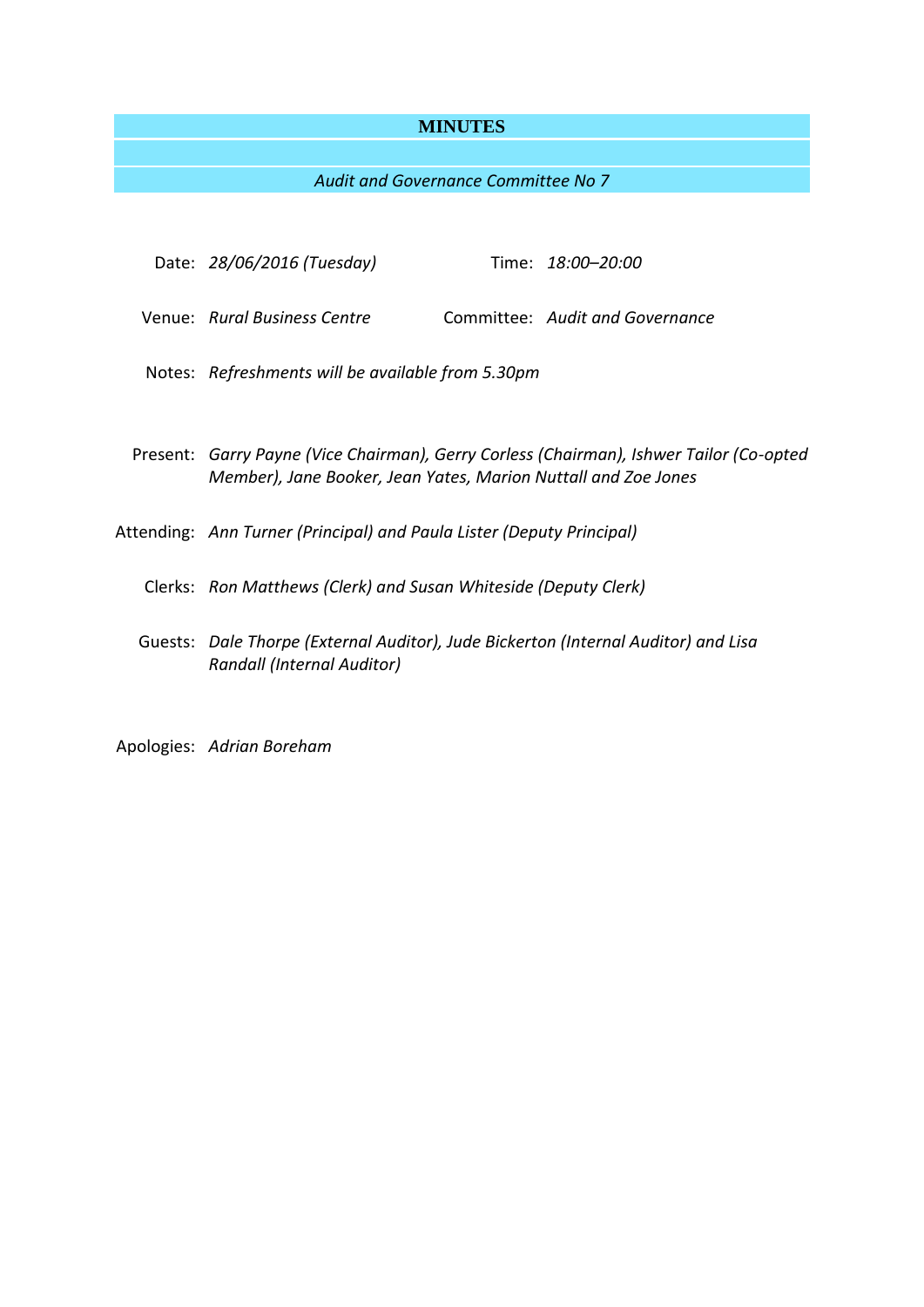# *Public* **Minutes**

Item number: Item description: (and category)

# **25.16** *Welcome & Farewell Information* **Replacement Internal Audit Manager** Audit & Governance Committee received notification from RSM,

providers of the Internal Audit Service, informing the College that David Fletcher, previously the College's Internal Audit Manager, had left the company.

Audit & Governance commented on a good working relationship and wished to express their appreciation of the high quality support received from David Fletcher. Management concurred with the sentiment and all wished him well for the future. It was agreed the Clerk would write to him.

Audit & Governance Committee welcomed Jude Bickerton, the new manager for the College to the meeting. Jude had been at the previous meeting of the Audit & Governance Committee. Jude would be supported by Assistant Manager Angus Osborne-White. Lisa Randall would remain as Client Service Partner.

# **Jean Yates Corporation and Audit & Governance Committee member**

Jean Yates was retiring from the Board on 31 July 2016 and was attending her last meeting of the Audit & Governance Committee. Members and Management acknowledged her service to the College through being a Governor and acknowledged her contributions to Committee and Board meetings. All wished her well for the future. Jean reciprocated and wished the College well.**Resolved:**

- i. **That the RSM internal audit staffing arrangements for the College be noted.**
- ii. **That the upcoming retirement of Jean Yates be noted.**

# **26.16** *Attendance of College Management Staff and External and Internal Auditors*

**Decision** Section 8.1 of the current Constitution and Terms of Reference for the Audit & Governance Committee states:

> *"The Principal or any other senior manager who is responsible for the College's internal control and representatives of the External and Internal Auditors shall normally attend meetings at the invitation of the*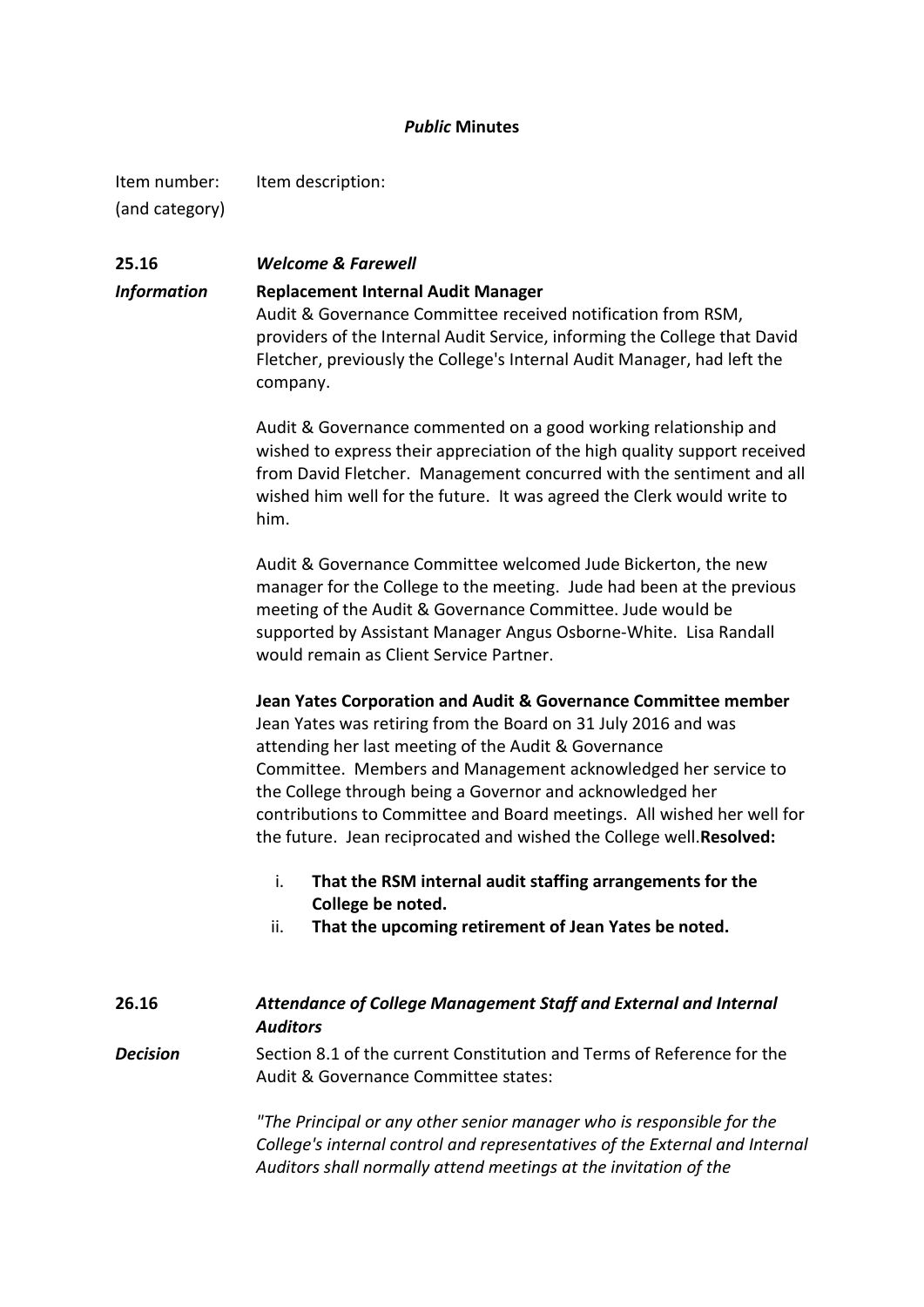*Committee, and the Committee shall have the power to invite such other persons to attend meetings as may be desirable and necessary".*

### **Resolved:**

**That College Management staff and the External and Internal Audit representatives attend the meeting.**

- **27.16** *Apologies for Absence*
- **Record** Apologies for absence had been received from Adrian Boreham.Zoe Jones and Ishwer Tailor were not in attendance.

### **28.16** *Minutes of the Previous Meeting*

**Decision** The public minutes of the Audit & Governance Committee meeting number 6 held on Tuesday 9 February 2016 (published on the Governor Extranet) were signed and agreed as a true and accurate record of the meeting.

# **29.16** *Declaration of Interest*

- **Record** There were no declarations of interest received in respect of items on the agenda.
- **30.16** *Financial Statements Audit Plan and Regularity Audit Plan for the Year Ending 31 July 2016*
- **Decision** Consideration was given to the Audit Plan prepared by RSM, the College Financial Statement and Regularity Auditors, for audit work relating to the year ending 31 July 2016. The external auditor had previously met with the Deputy Principal Finance & Corporate Services and College Accountant.

The Joint Audit Code of Practice (the 'JACoP') was published in August 2015, which in section 4 sets out the scope of the regularity assurance engagement. Additionally the Accounts Direction 2015/16 was published in January 2016, with minimal changes from the previous year.

The external auditor presented the report and responded to member questions.

**Financial Statements** - The primary responsibility of the external auditors, as detailed in the engagement letter dated 19 November 2015, was to form and express an opinion as to whether the financial statements of Myerscough College prepared in accordance with the Statement of Recommended Practice: Accounting for Further and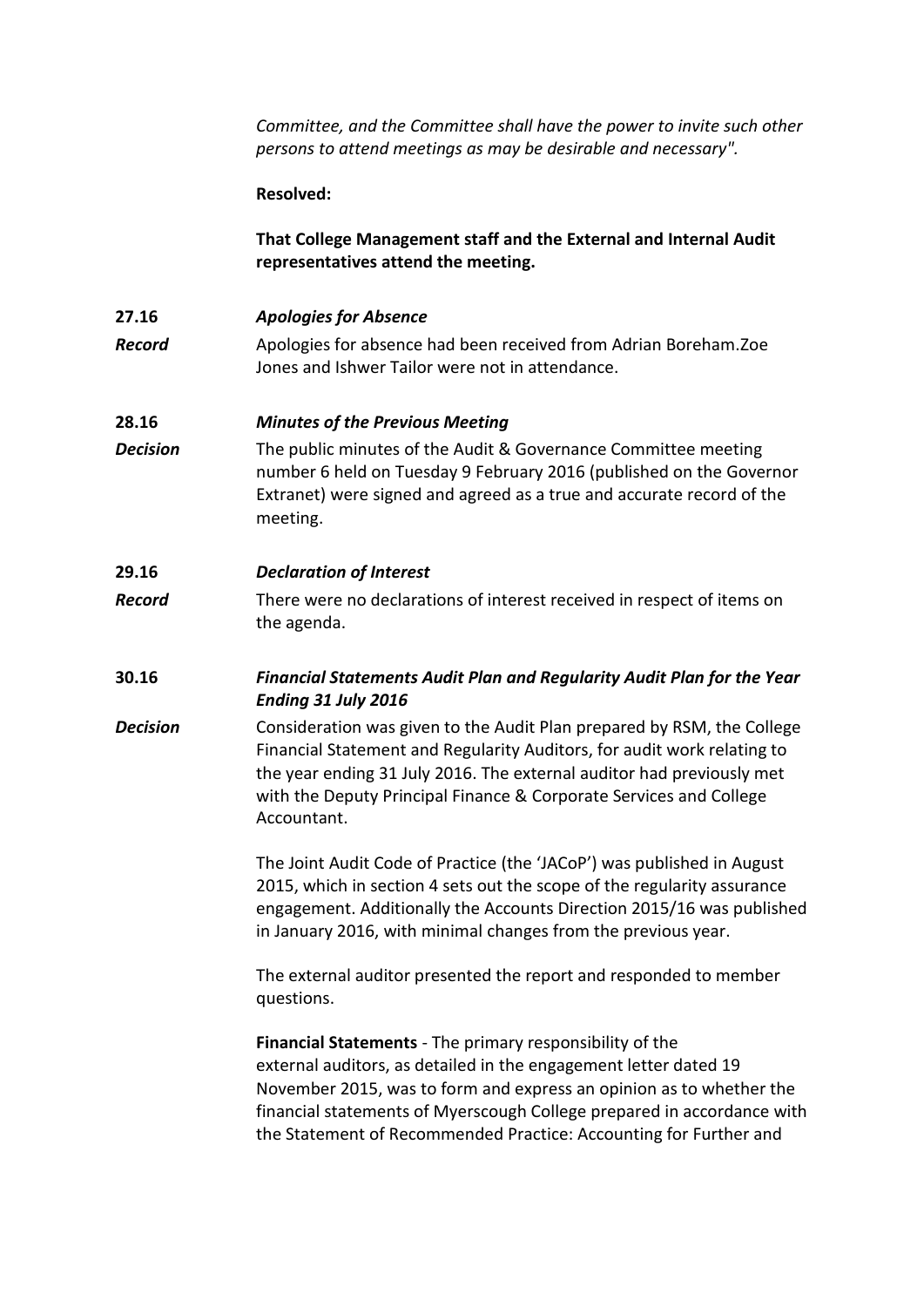Higher Education 2015 (F&HE SORP 2015) and UK GAAP show a true and fair view.

**Regularity Assurance –**The regularity assurance framework is a limited assurance framework which gives a lower level of assurance than an audit. As this is not a reasonable assurance audit engagement, RSM would not be giving an opinion, but rather a regularity assurance conclusion, which would continue to be addressed jointly to the College and the Skills Funding Agency.

In addition, RSM would provide an independent reasonable assurance report in connection with the Teachers' Pensions Contributions for the year ended 31 March 2016.

Audit & Governance Committee noted the timetable had been agreed.

Key risks affecting the Audit Plan were identified. Audit & Governance Committee noted a need to refer to Area Reviews in the Members Report.

The new accounting standard FRS 102 had been discussed in detail with Finance & Resources Committee and recommendations would go to the Board in July 2016

It was confirmed the audit plan would go to the full Board highlighting the emerging issues section to ensure maximum coverage.

Following discussion Audit & Governance Committee concluded that the proposed Financial Statements and Regularity Audit Plan was satisfactory and gave value for money.

### **Resolved:**

**That the Financial Statements / Regularity Audit Plan for the Year Ended 31 July 2016 be recommended for approval by the Corporation as submitted.**

# **31.16** *Management Letter 2015 - Action Plan*

*Information* Audit and Governance Committee gave consideration to the report of the Deputy Principal, Finance and Corporate Services, on the actions taken with regard to matters raised during last years financial and regularity audit.

> Three recommendations were complete with the remaining one, a review of Corporation tax liability underway with support and advice from RSM. Members received explanations that this referred to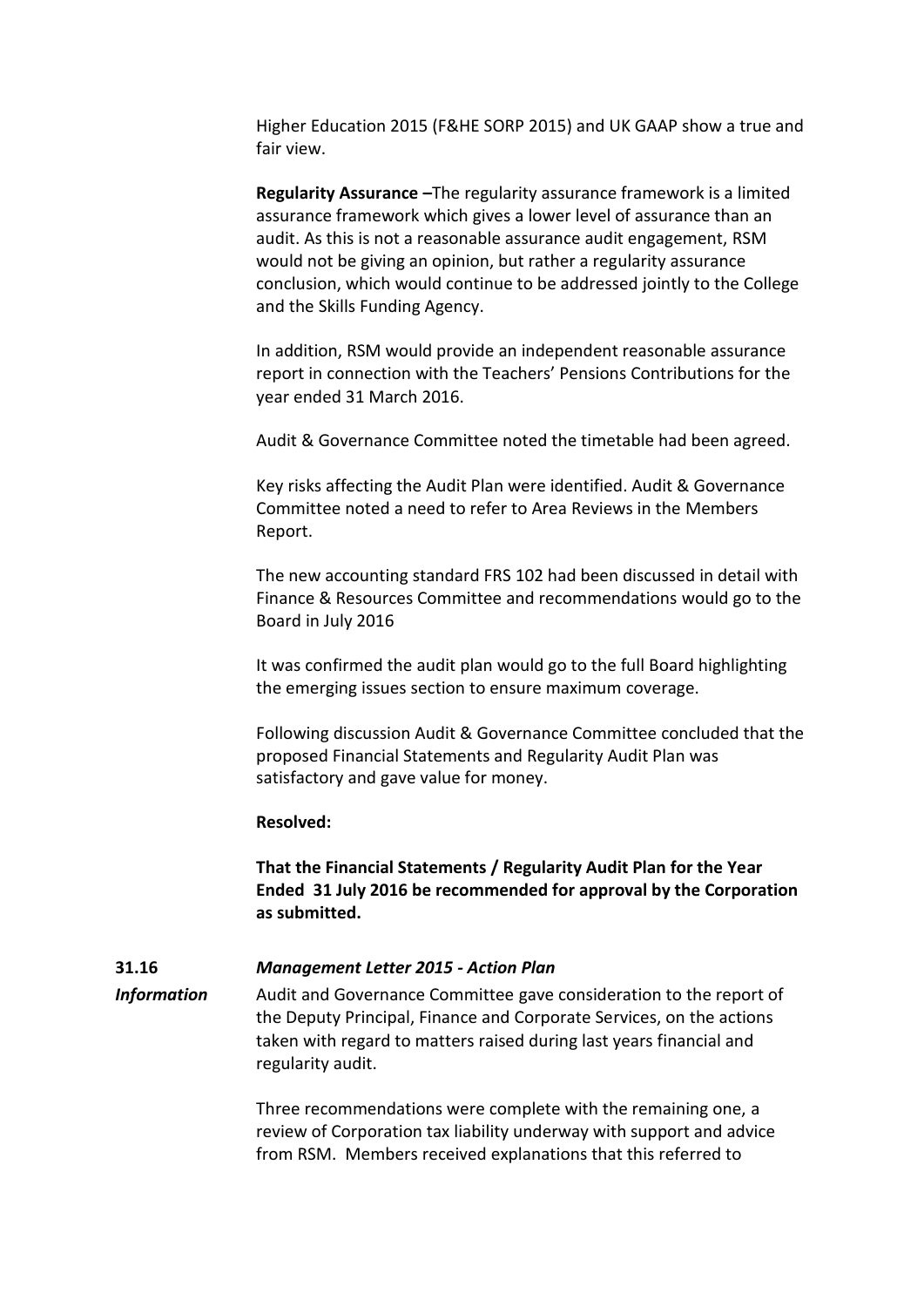commercial activities and the liability could be back dated to 6 years. Corporation tax liabilities had been reviewed in the past.

Explanations on IT actions were provided to the satisfaction of the Committee.

### **Resolved:**

### **That the Management Letter 2015 Action Plan be received.**

### **32.16** *Internal Audit Reports- June 2016*

**Decision** Audit & Governance Committee gave consideration to the Internal Audit Reports:

### **HR - Framework for Performance Management**

An audit was carried out to test the framework for performance management. Overall the findings indicated a well-designed overarching control framework was in place with a high level of compliance.There was one low level recommendation made. This compared favourably against RSM's external benchmarking data. The Continuing Professional Development Policy and Procedure required a review in accordance with its published time frame.

Three areas of good practice were identified

The audit had been requested by Audit & Governance Committee who were pleased to receive this level of assurance.

#### **Audit Follow Up Actions 2014/2015.**

RSM had undertaken a review to assess the progress made against agreed internal audit management actions included in the reports issued to the College as part of the 2014 / 2015 internal audit plan.

15 of the 19 management actions (79%) had been fully implemented or superseded. The four outstanding management actions were all 'low' priority and were progressing at the time of RSM's visit in May 2016.

### **Resolved:**

.

### **That the Internal Audit Reports be received**

### **33.16** *Internal Audit Progress Report and Summary Report*

**Decision** Audit & Governance Committee gave consideration to the progress made in respect of the recommendations raised in the internal audit reports up to and including Internal Audit Reports dated June 2016.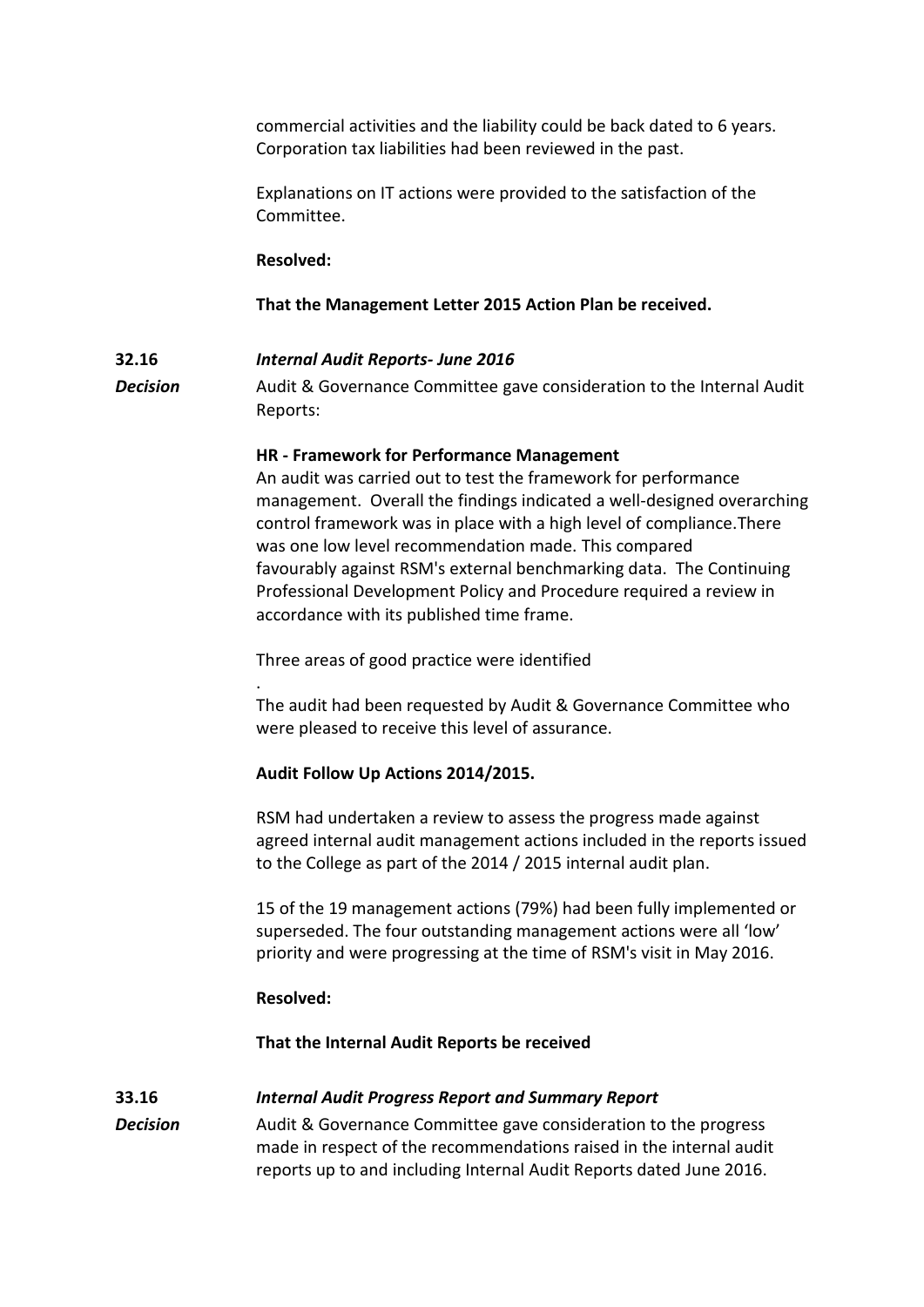Of the actions over the previous year 15 of the 19 actions were fully implemented.

Of the total actions reported on 45 had been completed 3 were ongoing and 6 were not yet due.

Members noted that with regard to the IT Audit, the Information Security Policy was complete but the Acceptable Use Policy was being revised as part of the PREVENT and Safeguarding suite of policies and would be finalised shortly.

Audit & Governance Committee was pleased to receive this level of assurance in terms of the Colleges systems and controls.

#### **Resolved:**

**That the Internal Audit Progress Report and Summary Report be received.**

### **34.16** *Internal Audit Plan 2016 - 2017*

**Decision** The Internal Audit representative presented the report and responded to Committee member questions.

> The plan has been driven and agreed by management, based on the College's risk profile and their view of priorities for coverage for the forthcoming year.The suggested Audit Plan assignments for 2016 / 2017 were:

- 1. IT Cyber security
- 2. Catering key control frame work including value for money
- 3. UK Visas and immigration compliance review
- 4. Capital and Estates Management
- 5. Framework for compliance with the Counter Terrorism and Security Act 2015
- 6. Curriculum Planning
- 7. Farm operational and key financial controls

The Assignments would require more than the number of days allocated. In view of this the Deputy Principal Finance & Corporate Services had met with the Internal Audit Manager and it was proposed that the IT cyber security, though a hot topic be kept on the College radar but the audit be postponed to a future year. Changes to the proposed order of audits was also agreed. Members questioned the need for 6 days to examine the Catering framework. This was assigned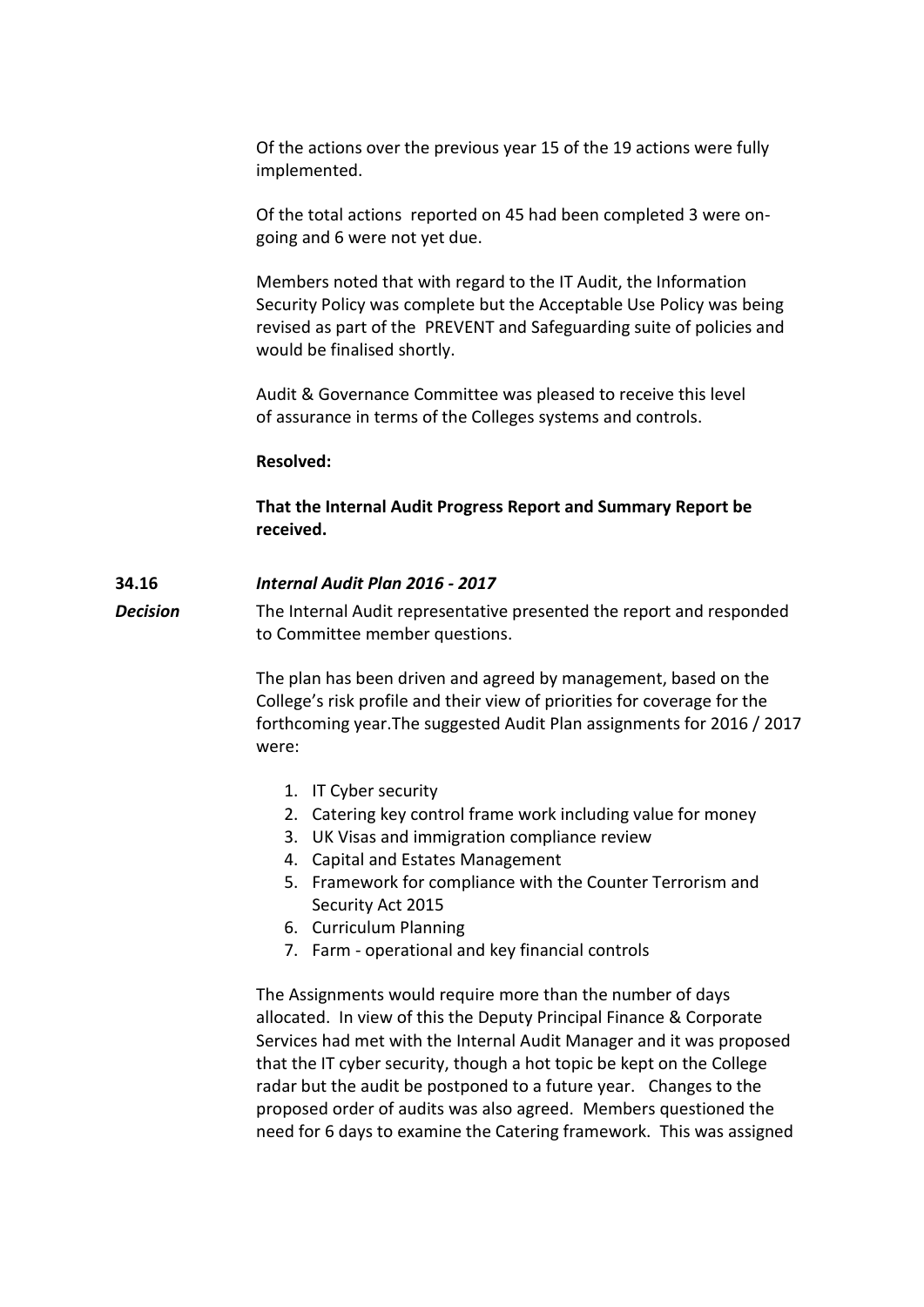as there were several catering outlets and the audit would link with value for money.

The Plan included a follow up allocation, which would be utilised to test the degree of implementation achieved in relation to actions agreed by management in the previous academic year, and would serve to inform the adequacy of the College's own action tracking process.

An updated document would be presented to Corporation for approval.

# **Resolved:**

**That the Internal Audi Plan for 2016 / 2017 with agreed amendments be submitted to Corporation for approval.**

# **35.16** *Data Returns Report*

*Information* The Committee gave consideration to the Data Returns Report noting the completion of all the statutory data returns to the required time frames.

# **Resolved: That the Data Returns Report be received.**

# **36.16** *Risk Management Summary Report 2015 - 2016*

**Decision** Audit & Governance Committee gave thorough consideration to the risk management summary report.

Changes were highlighted.

A full Risk Register review was underway. The Deputy Principal Finance & Corporate Services intended adding a strategic element and method of capturing operational risks to drive the awareness through departments and right across the organisation. The work would be completed over the summer. The new format would be presented to Committee in November.

The highest risk to the organisation was the impact of government cuts.

It was agreed the computer crime hackers risk effect be raised to 4.

A strategic risk following the EU referendum vote would be added with scores of 3 and 3.

Members sought some external context and asked what other Colleges considered as the main risks. The Auditors informed the Committee that from a survey 70 Colleges the top 3 risks were listed as Area Reviews, Government policy and commercial operations.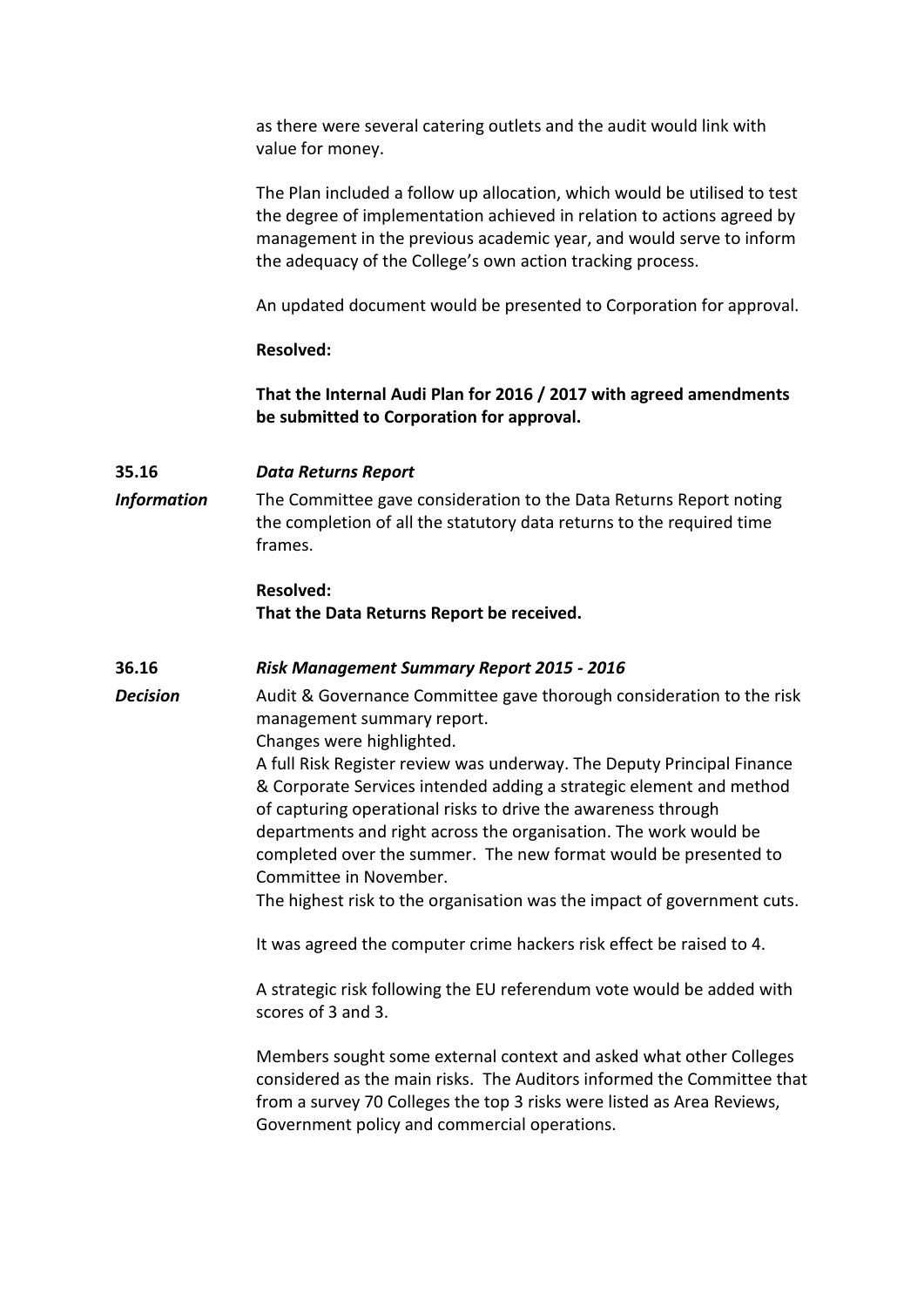Members noted the first area review meeting was in early October 2016.

RSM was able to offer a complimentary training session led by Stephanie Mason who prepares the Emerging issues document. Audit & Governance Committee asked the Clerk to arrange a future session after the Area Review process was completed.

### **Resolved:**

### **That the Risk Management Summary Report 2015 / 2016 be approved.**

### **37.16** *Co-opted Governor Ishwer Tailor*

*Decision* The current term of office for Ishwer Tailor as a Co-opted Member of the Audit & Governance Committee would expire on 31 July 2016 at which time he would have completed three, one year terms of office. Section 6.2 of the Constitution and Terms of Reference of the Audit & Governance Committee states:

> *"The Corporation may co-opt up to 2 co-opted external members with relevant experience…"*

Section 7.2 of the Constitution states that *"Co-opted members will serve annually"* and *"Co-opted members of the Committee will be appointed by the Corporation."*

Ishwer over the last twelve months had attended 4 out of 5 possible Audit & Governance Committee meetings together with a number of Governor training sessions and the Away Event.Ishwer had indicated his willingness to continue to serve as a Co-opted Member of the Audit & Governance Committee.

### **Resolved:**

**That Audit & Governance Committee recommended to Corporation that Ishwer Tailor be reappointed as a Co-opted Member of the Audit & Governance Committee for a fourth period of one year commencing on 1 August 2016.**

### **38.16** *Governor Vacancies*

*Decision* There was currently a Governor vacancy on the Board and on the Finance and Resources Committee. A further vacancy to the Board and the Audit & Governance Committee would occur on 31 July 2016.

> Following discussion, it was agreed to ask co-opted Committee members Richard Furnival and Sarah Ellis if they were interested in full Board Membership. Members commented on their valuable contributions and agreed that they both brought skills not replicated elsewhere.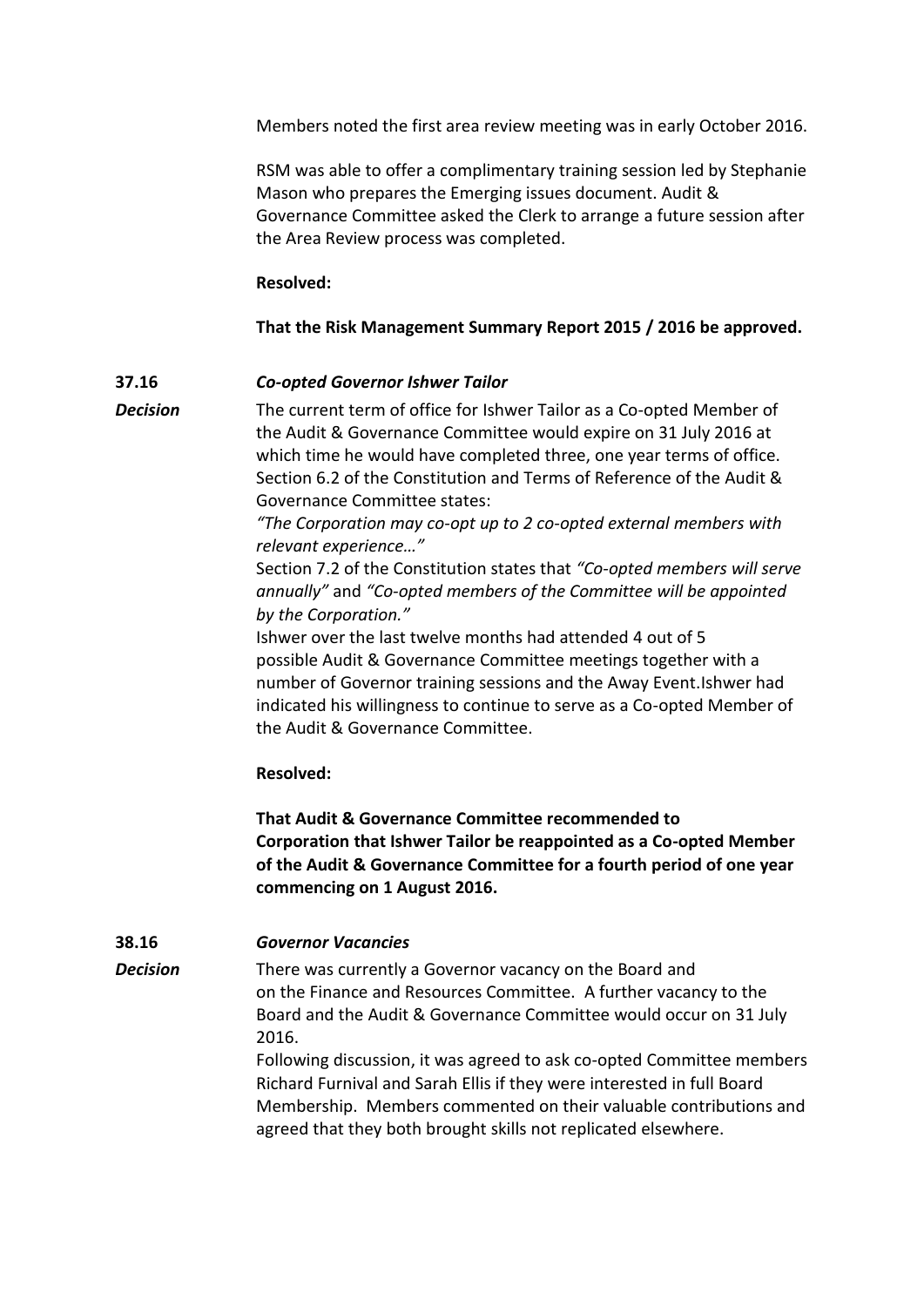### **Resolved:**

**That Corporation be recommended to appoint Richard Furnival and Sarah Ellis to Corporation subject to their acceptance.**

### **39.16** *Student Governor Appointments 2016 - 2017*

**Decision** Following due process the student body had held an election and appointed Rebecca Fitzsimmons as its Student President. Rebecca was studying towards BSc(Hons) Equine Science and was Student President for 2016 / 2017 and would serve on the Board as a Student Governor. A second student Governor would be recommended in due course.

### **Resolved:**

**That Corporation be asked to endorse the appointment of Rebecca Fitzsimmons as a student Governor for a 1 year term of office for the academic year 2016 / 2017.**

### **40.16** *Governance Quality Improvement Plan 2015 - 2016*

*Information* Audit & Governance Committee gave consideration to the Governance Quality Improvement Plan for 2015 / 2016 showing progress against targets. Members noted there was now 90% compliance with the Code of Good Governance for English Colleges

### **Resolved:**

.

**That the Governance Quality Improvement Plan 2015 / 2016 be received**.

# **41.16** *Timetable of Meetings 2016 - 2017*

**Decision** Audit & Governance Committee gave consideration to the draft timetable of meetings for the next academic year. The November Audit Committee meeting would be taking place on Wednesday 2 November to free up Tuesday 1 November for an Area Review meeting. Since the calendar had been produced a number of additional meetings were being scheduled due to the Area Review Process. An updated calendar would be submitted to Corporation. Members noted the standard cycle of meeting dates.

#### **Resolved:**

**Members noted the standard meetings and recommended an updated calendar be submitted to the July Corporation meeting.**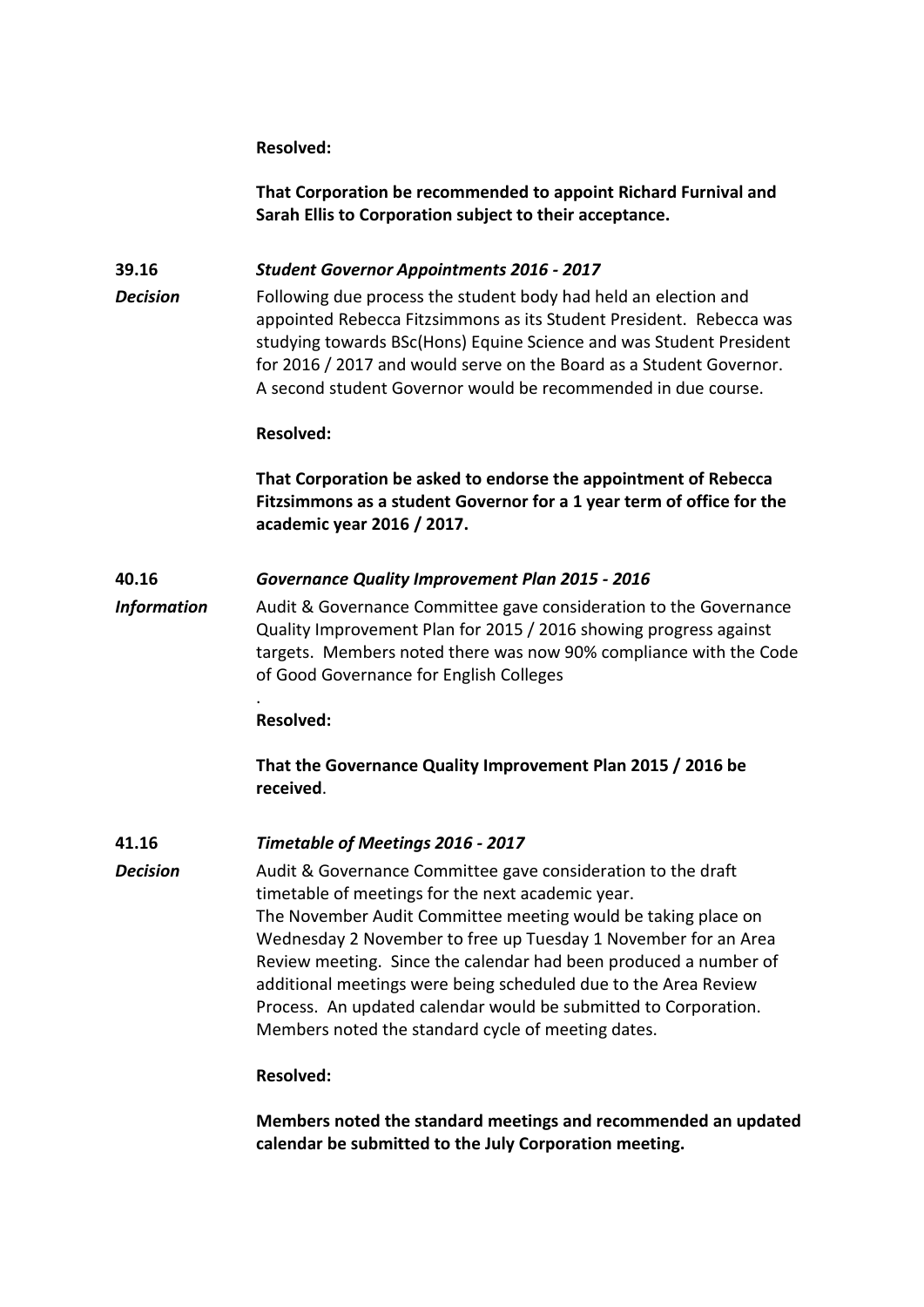# **42.16** *Committee Membership 2016 - 2017*

**Decision** Audit & Governance Committee gave consideration to the Committee Membership for 2016 - 2017. Corporation had agreed an increase in membership from six to seven for Finance & Resources Committee, Audit & Governance Committee and Quality & Standards Committee. Some Governors now sat on two Committees. These committees retained the option to appoint up to two Co-opted Committee Members. There were two vacancies on Audit & Governance Committee and one on Finance & Resources Committee. These would be considered at Corporation along with the proposed new appointments to the Board. Members noted there may be a need to reshuffle some of the Committee membership.

# **Resolved:**

**That the Committee Membership Report be received and commended to Corporation for further decision according to new Board membership.**

# **43.16** *Governor Training*

*Information* There was a need for consultation and information sharing and possibly further Board meetings as College was subject to the Area Review process for Lancashire commencing in October 2016. There was opportunity to utilise the RSM service and hold a session regarding emerging issues in the sector. Members had requested an opportunity to more fully understand the Apprentices & Skills delivery in the College. The Clerk would provide a revised schedule of meetings to Corporation to incorporate training opportunities.

# **Resolved:**

**That the verbal update on Governor Training be received.**

# **44.16** *Audit & Governance Committee - Annual Cycle of Business 2016 - 2017*

*Information* Audit & Governance Committee gave consideration to its annual cycle of business for the year 2016 to 2017.Members noted the date change for the first meeting. Audit & Governance Committee would meet on Wednesday 2 November 2016.

# **Resolved:**

**That the Audit & Governance Committee Annual Cycle of Business for 2016 to 2017 be received**